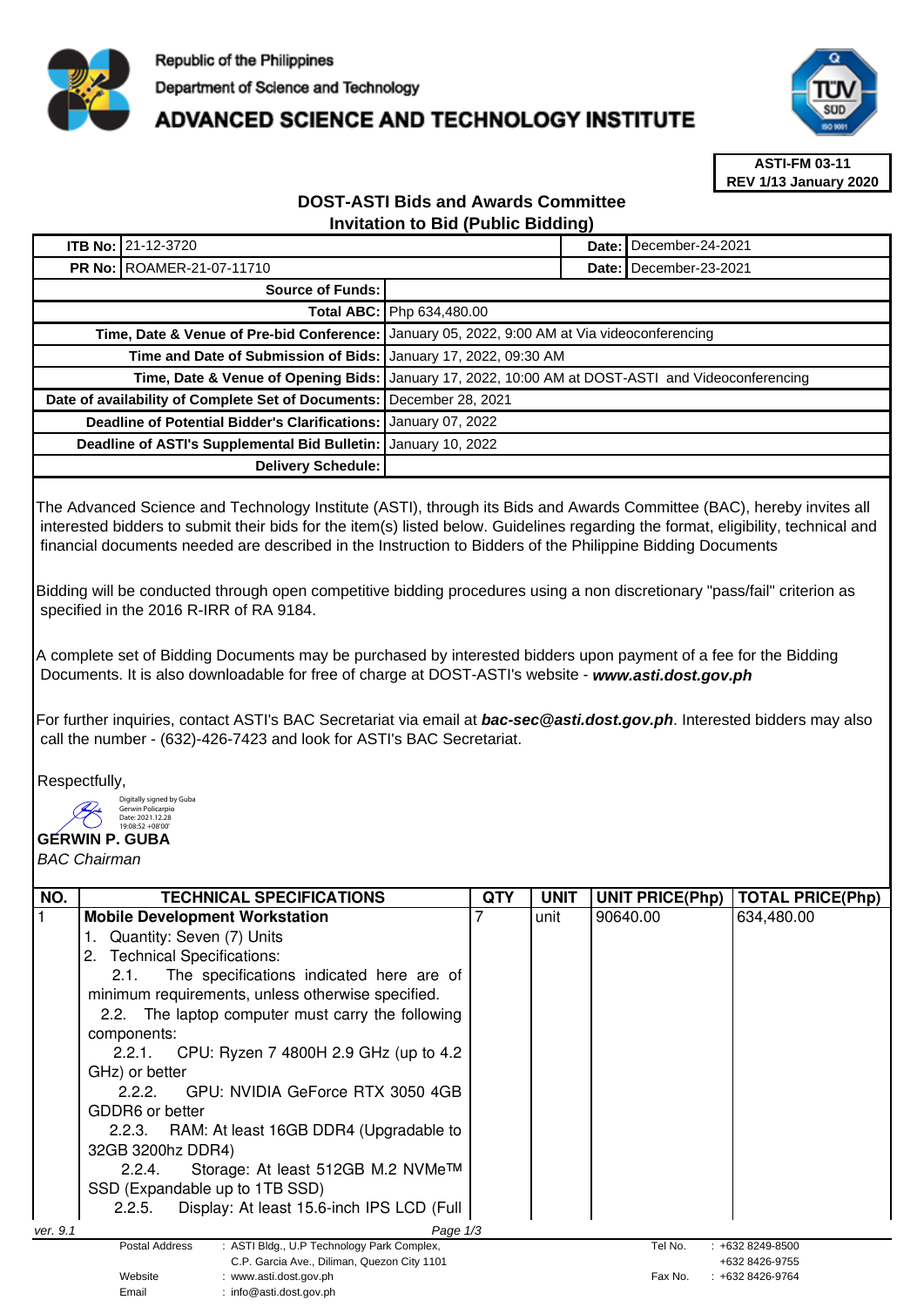HD 1920 x 1080) 2.2.6. I/O Ports: 2.2.6.1. Headphone/Audio Line Out: Yes 2.2.6.2. HDMI: Yes 2.2.6.3. 1x USB 3.2 Gen 2 2.2.6.4. 2x USB 3.2 Gen 1 2.2.6.5. 1x USB 3.2 Type-C Ports 2.2.6.6 Network (RJ-45): Yes 2.2.7. Webcam: 1280 x 720 resolution with HD audio/video recording 2.2.9. Audio: 2.2.9.1. Speaker Output Mode: Stereo 2.2.9.2. 2x Speakers 2.2.10. Network and Communication 2.2.10.1. Wireless LAN: Yes 2.2.10.2. Wireless LAN Model: Killer Wi-Fi 6 AX 1650i 2.2.10.3 Wireless LAN Standard: IEEE 802.11a/b/g/n/acR2+ax 2.2.10.4 Ethernet Technology: Killer E2600 Gigabit Ethernet 2.2.10.5 Bluetooth: Yes 2.2.10.6 Bluetooth Standard: 5.1 2.2.11. Operating System: Windows 10 2.2.12. Battery: 57.5Wh, 4-cell Li-ion 2.2.14. Power Supply: 180W AC Adapter 2.2.15. Weight: 2.4 kg (5.29 lbs) or lighter 2.2.18. Dimensions: 363.4 (W) x 255 (D) x 23.9 (H) mm (14.31 x 10.04 x 0.94 inches) 3. Accessories 3.1. Must include the following: 3.1.1. One (1) Backpack/Sleeve 3.1.2. One (1) AC adapter 4. Technical Support Service 4.1. Technical support service must be available 8 hours per day, Monday to Friday (including holidays), during business hours, 9AM-5PM Philippines Standard Time (UTC+8) 4.2. Service Request 4.2.1. End-user must be able to request technical support by phone, email or through a website 4.2.2. Onsite technical support may be requested for special cases or critical severity issues 4.3. Response Times 4.3.1. 4 business hours, and updates every 3 business days for critical severity issues that impact a high number of staff 4.3.2. 8 business hours, and updates every 5 business days for high severity issues that incur serious degradation to application performance or functionality 4.3.3. 24 business hours, and updates by request, for medium severity issues that moderately impact user operations 4.3.4. 48 business hours, and updates by request, for low priority issues such as inquiries or issues with limited impact to user operations 5. Terms of delivery, payment, and warranty 5.1. The laptop computer must be shipped with 60-calendar day return for advanced replacement on DOA parts and components, and 1-year limited